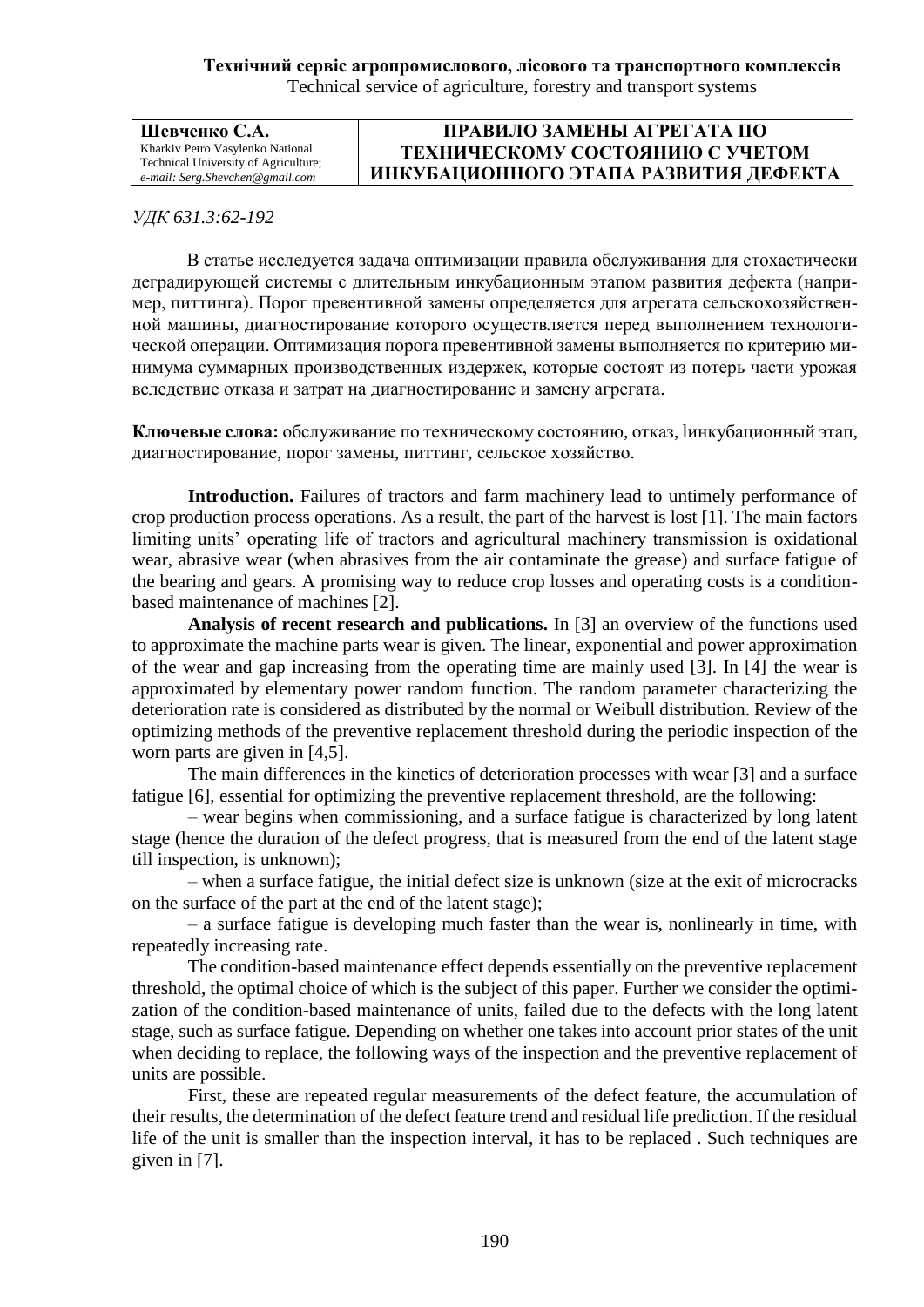At second, this unit inspection (periodic or before production tasks performance) and arriving at the decision about the preventive replacement or continued operation of the unit, depending on the result of the comparison of the defect feature and the preventive replacement threshold.

In such case the defect feature trend is not determined. The advantage of this method is simplified requirements for the organization of services and technical equipment (data collection tools, computer systems of decision support, etc.). In this paper, we consider the decision-making process of the unit preventive replacement by the result of a single defect feature measurement before the process operation of crop production.

The analysis of recent researches and publications. We'll consider the ways of the mechanical systems deterioration simulating used in the optimization of a condition-based maintenance. Depending on the type of realizations of the deterioration process they can be divided into models based on an elementary random function (smooth function upon time, in which, as a parameter, a random variable, independent of time, is included), and models using stochastic increments.

In [8] power function used to approximate deterioration process. With regard to the application of the processes with the stochastic increments in the deterioration simulation for maintenance optimization, stationary gamma process (process with independent nonnegative stationary increments) are mainly used. In [9] the systems modeling with decreasing resistance (viewed as a process with independent stationary increments) under random loading) is done. In [10] to generate a random increment of the system parameter the semi-Markov process is used, to each state of which a certain parameter increment corresponds. The deteriorating process, increment states of which have non-stationary character, is considered more seldom. In [11] an external factor affects on the increment value of the system parameter. Random changes of this factor allow modeling the deterioration rate variation due to changes in operating conditions (load, etc.). Multiple transitions to high and low deterioration rate are possible over one realization of a random process. In [12] while investigation of the system adaptability to a particular mode of operation, stochastic process with systematically decreasing deterioration rate is applied. It was noticed that some objects deterioration may occur with increasing rate. As in [11], the influence of external factors on the deterioration rate is taken into account. In [8] a process with the systematically increasing increments (power function from operating time) is applied.

Deterioration models [3,4,8–12] have a number of limitations that do not allow fully consideration of the defects features, to which the latent stage is peculiar. In particular, in these models the initial value of the defect feature and the start of deterioration are assumed known.

Vibrational diagnostics: and acoustic emission [13] analysis are increasingly used to detect a surface fatigue. However, the task of the preventive replacement threshold grounding needs further investigation.

**Objectives.** The purpose of this study is to develop technique of optimizing the preventive replacement threshold for the unit that has failed due to the defect with the long latent stage. We consider a single unit, which condition is characterized by the only feature defect. The technique is intended to inspect machinery units used in the crop production before the process operation performing.

To achieve this goal it is necessary to solve the following problems:

- to determine the effect of the preventive replacement threshold to change of the parameter of failure flow of the units over time;

- to determine the average total production costs of the corrective maintenance of the unit and condition-based maintenance;

- to determine the effect of the transition from the corrective maintenance to the conditionbased maintenance and formulate the problem of optimizing the preventive replacement threshold

**Modeling of the preventive replacement threshold impact for a change of the unit**  failure intensity over time. The overview of deterioration models used in the optimization of condition-based maintenance, showed that they are based on an elementary random function [4] or on the process with stochastic increments [8–12]. Let us analyze these models in relation to the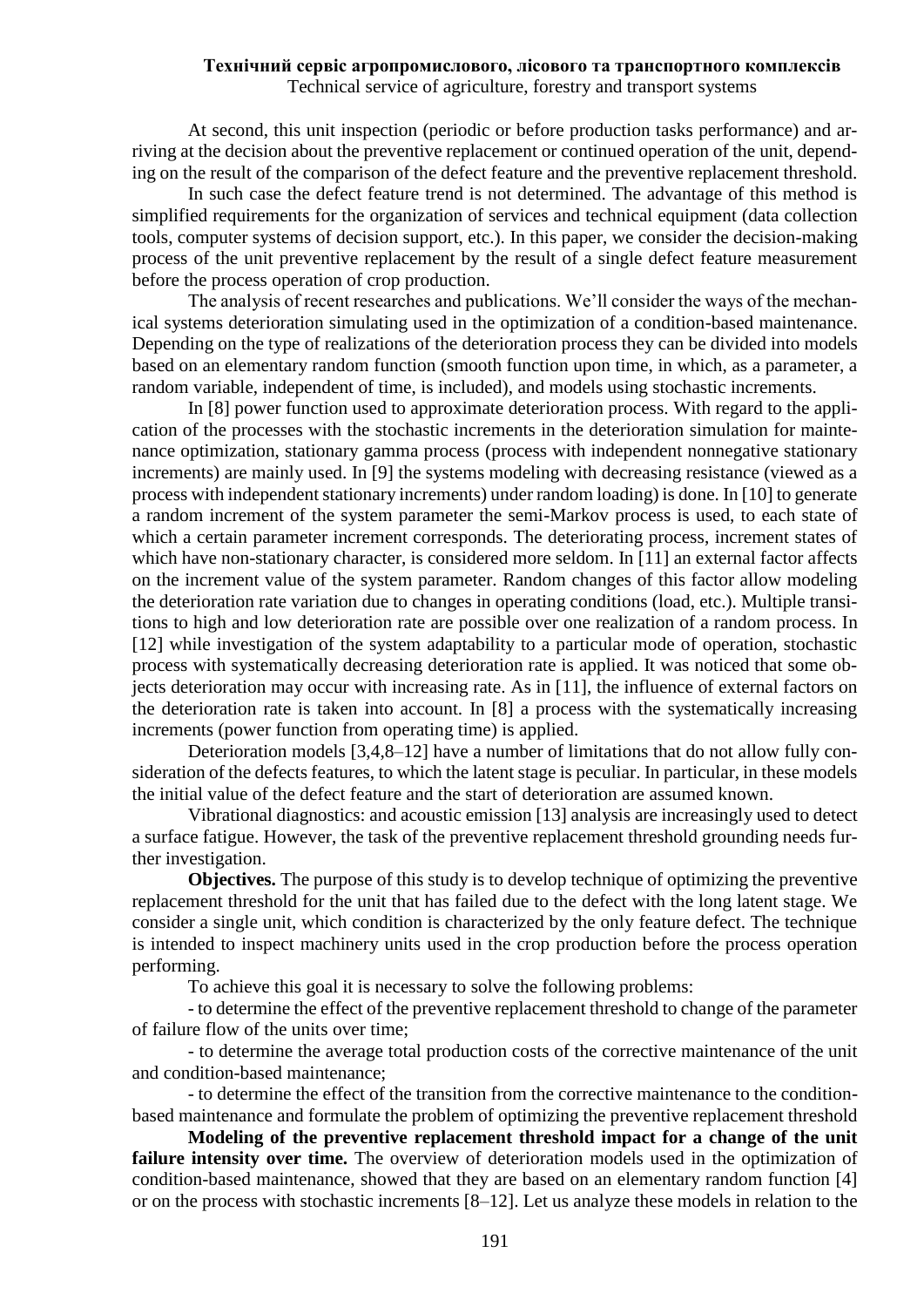purpose of the study. The advantage of models on the basis of an random function of the unit is the simplicity of the structure and the opportunity to perform analytically much of the research. Model based on the process with stochastic increments are more difficult to analyze, since they require multiple use of random number generator in the simulation of each implementation of the deterioration process.

In this case, the entire set of the random process implementations is divided into subsets, in each of which elementary random function is a kind of mathematical expectation for implementations included in this subset. Using a process with the stochastic increments allows simulating the objects resource dispersion due to the changes in load and other operating conditions during the implementation. However, such dispersion can largely be accounted for in the model based on an elementary random function by increasing the variation coefficient of the deterioration rate. It should be noted that the use of stochastic increments does not preclude the need of an elementary random function application. This function should be used to change the increment average value over time in accordance with the kinetics of the deterioration process.

The preventive replacement threshold can be determined either for all units of this type, either individually for each of the units taking into account the operating time before an inspection. Let us analyze the feasibility of using the dependence of the failure probability on the operating life before an inspection (for example, using proportional hazard model [14]). Using this dependence will reduce the failure probability and make better use of the unit operating life, but the magnitude of the resulting effect will depend on a priori knowledge of the distribution of the operating life and the variation of the operating life. However, the condition-based maintenance becomes more difficult and expensive because of the accounting of the unit operating time before an inspection and individual calculation of preventive replacement threshold.

Considerable resource variation of parts that are failed due to the surface fatigue, has negative impact on the effect of individual calculation of the preventive replacement threshold. Therefore, аt this stage of the study the technique for determining of the preventive replacement threshold without accounting of the unit running time before an inspection is developed. In view of the above stated, in this study the deterioration model is implemented on the basis of an elementary random function.

Statistical analysis of the rolling bearings tests results [15] showed that the dependence of the mass wear due to the operating time can be approximated by an exponential function. Therefore, in describing the deterioration an exponential elementary random function is used.

We assume that the inspection allows determining the size of the defect. Therefore, subsequently we'll consider the change in the size of defects over time and not mention that the size of the defect is calculated on the basis of the defect feature measured in the inspection. The completion of the latent phase and the beginning of the rapid visible development of the defect we'll call, for short, the moment of the defect occurrence.

Under these assumptions, the defect will be characterized by a dimensionless value, since the obtained results apply to both the defect size and the characteristic value of the defect feature:

$$
D(t) = D(t_0) \exp(V(t - t_0)),
$$
\n(1)

where *D* is the size of the defect; *t* is the time, *s*;  $t_0$  is the time of the defect occurrence, s;  $V$  is the deterioration rate,  $1/s$ .

In the modeling of the condition-based maintenance we will be based on the following assumptions:

– the defect may occur before or after the inspection;

– upon the occurrence the defect has a random size that does not exceed the preventive replacement threshold;

– the inspection is made before the operating process; if in the inspection the defect size exceeds the preventive replacement threshold the unit is replaced with a new one;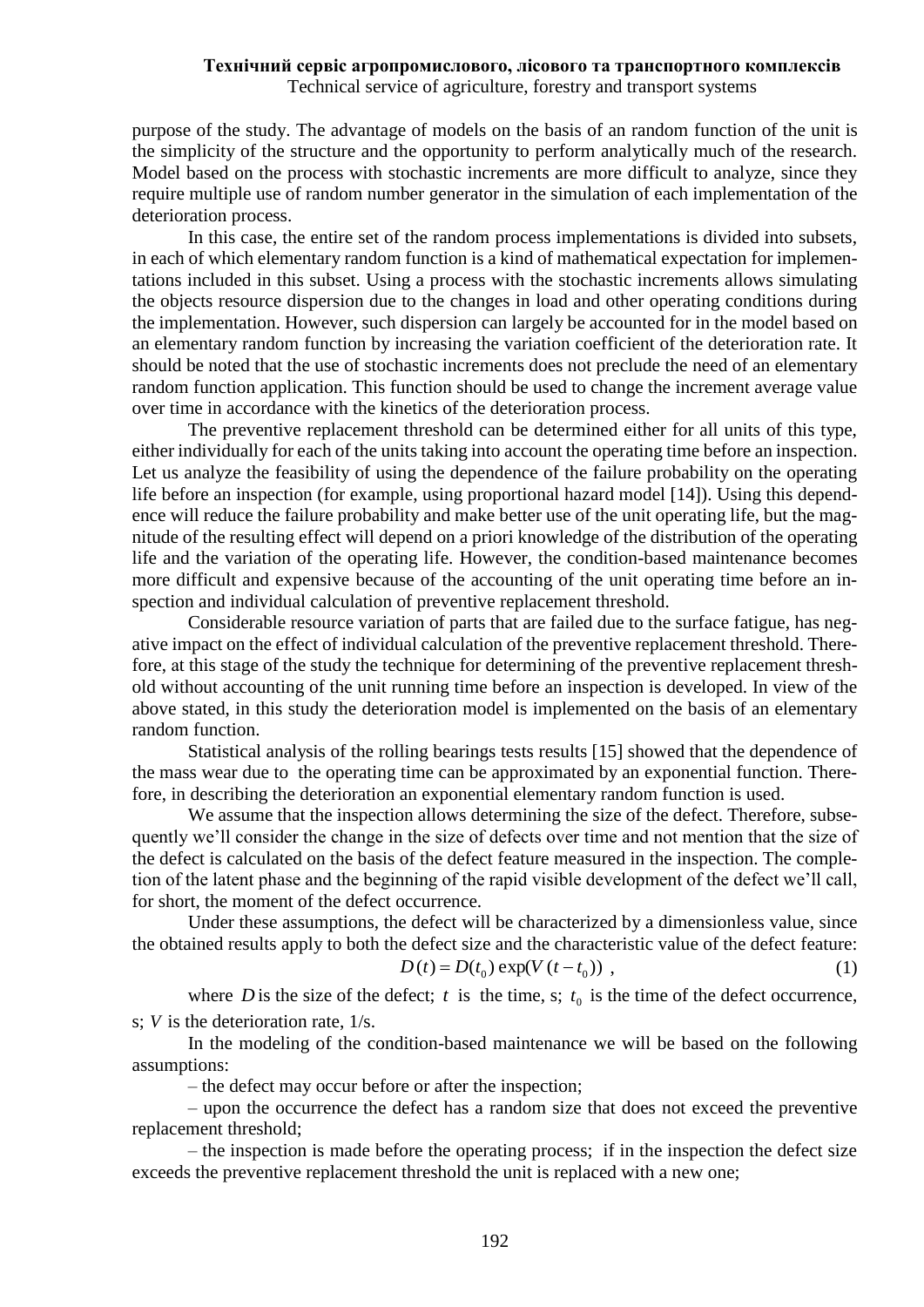– if the size of the defect has reached the correction replacement threshold during the operating process, the failure occurs, after which the unit is replaced with a new one;

– the duration of the latent phase of the defect exceeds the duration of the operating process (hence, if the unit has been replaced before the process or when it is executed, until the completion of this operation, the unit will not fail);

– it is assumed that previously only the corrective maintenance of units was performed, so the failure flow before the inspection is considered as stationary.

We assume that the inspection is performed at the beginning of the reference time. We perform the logarithm function (1) and move from the sizes of the defects to their logarithms. Since the deterioration rate depends on the various factors, the combined effect of which is typically expressed with their product [3], we believe that the deterioration rate is distributed according to a log-normal distribution:

$$
\ln D(t) = \ln D(t_0) + V(t - t_0) \quad , \tag{2}
$$

$$
f_V(V) = \frac{1}{\sqrt{2\pi} \sigma_V V} \exp\left(-\frac{(\ln V - \ln M_V)^2}{2\sigma_V^2}\right),\tag{3}
$$

where  $f_V$  is the probability density function of the deterioration rate;  $M_V$  is the mode of the deterioration rate,  $1/s$ ;  $\sigma_V$  is the shape parameter of the deterioration rate distribution.

We can use the results obtained in [16] when considering the linear defects increase due to operating time, for changing the failure intensity after the inspection and the units replacement, in which the defect size exceeds the preventive replacement threshold – Fig.1.



Thus,

$$
w(t) = kW(t) w0 , \t\t(4)
$$

$$
k_{w}(t) = \Phi\left(\ln\left(\frac{M_{v}t}{\ln D_{c} - \ln D_{p}}\right) / \sqrt{\ln(1 + c_{v}^{2})}\right),
$$
\n(5)

where *w* is failure intensity, 1/s;  $w_0$  is occurring defects intensity, 1/s.  $k_w$  is the decrease coefficient of the failure intensity;  $D_c$  is the corrective replacement threshold;  $D_p$  is the preventive replacement threshold;  $c<sub>v</sub>$  is the variance of the deterioration rate.

From the deterioration rate we move to the deterioration time constant – a random variable that is inversely proportional to the deterioration rate. We determine the distribution of deterioration time constant and its expected value from (3, 6):

$$
\tau = 1/V \quad , \tag{6}
$$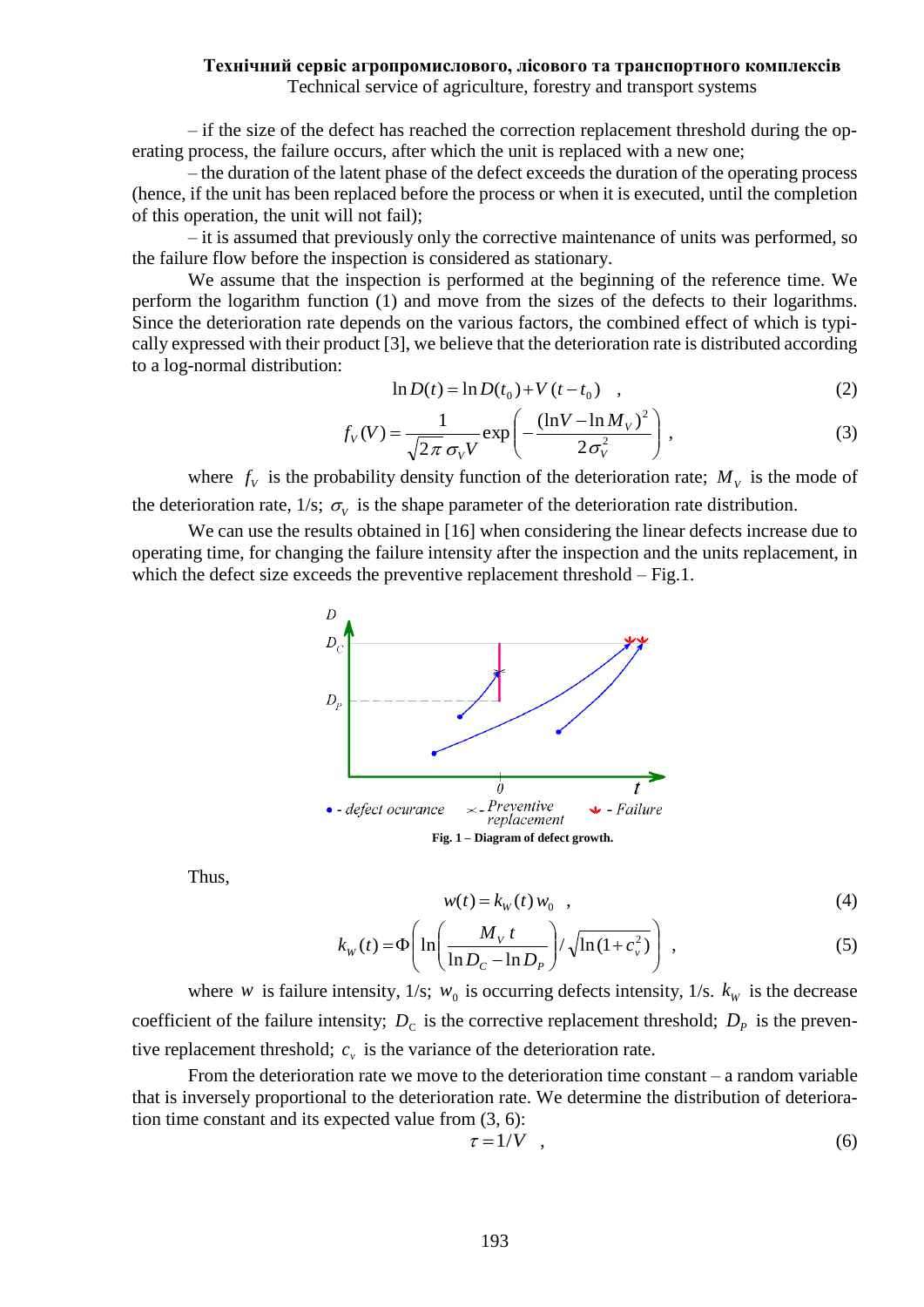$$
f_{\tau}(\tau) = f_{V}\left(\frac{1}{\tau}\right)\left|\left(\frac{1}{\tau}\right)'\right| = \frac{1}{\sqrt{2\pi}\sigma_{V}\tau} \exp\left(-\left(\ln\frac{1}{\tau} - \ln M_{V}\right)^{2}/2\sigma_{V}^{2}\right) , \qquad (7)
$$

$$
\mathbf{E}[\tau] = \int_{0}^{\infty} \tau f_{\tau}(\tau) d\tau = \frac{1}{M_{V}(1 - c_{\nu}^{2})}, \qquad (8)
$$

where  $\tau$  - the deterioration time constant, s;  $f_{\tau}$  is the probability density function of the deterioration time constant 1/s.

We transform (5), taking into account the properties of the log-normal distribution, and move from time to portion of the treated field area:

$$
\varphi = t/T \quad , \tag{9}
$$

$$
k_{w}(\varphi) = \Phi\left(\ln\left(\frac{\varphi T}{(1-c_{v}^{2})\mathbf{E}[\tau]\ln(D_{C}/D_{P})}\right) / \sqrt{\ln(1+c_{v}^{2})}\right),
$$
\n(10)

where  $\varphi$  is the portion of the treated field area; T is the duration of the process, s.

We simplify the function (10). The ratio of the corrective replacement and the preventive replacement thresholds we characterize by the corresponding coefficient. Also, we introduce the notation for the average value of the defect growth duration after exceeding the preventive replacement threshold:

$$
K_D = D_C/D_P \quad , \tag{11}
$$

$$
\tau^* = \mathbf{E}[\tau] \ln K_D , \qquad (12)
$$

where  $K_D$  is the ratio of the corrective and the preventive replacement threshold;  $\tau^*$  is the average value of the defect growth duration from the corrective replacement threshold to the preventive replacement threshold, s.

We distinguish in the formula (10) the dimensionless complex, which is defined as the ratio of the average value of the defect growth duration after exceeding the preventive replacement threshold to the duration of the operational process:

$$
\Theta = \frac{\tau^*}{T} = \frac{\mathbf{E}[\tau] \ln(D_c/D_p)}{T} , \qquad (13)
$$

$$
k_{w}(\varphi,\Theta,c_{v}) = \Phi\left(\ln\left(\frac{\varphi}{\Theta(1-c_{v}^{2})}\right) / \sqrt{\ln(1+c_{v}^{2})}\right),\tag{14}
$$

where  $\Theta$  is the relative value of the defect growth duration after exceeding the preventive replacement threshold.

Determination of the average total production costs in the case of the corrective maintenance of a unit and the condition-based maintenance. We will take into account the average crop losses and the costs of machine efficiency recovery, which includes the cost of the unit and the cost of doing the replacement, as well as the costs of the inspection.

 $\frac{1}{\sqrt{V_{\nu}\tau}} \exp\left[-(\ln\frac{1}{\tau}-\ln M_{V})^{2}/2\sigma_{V}^{2}\right]$ <br>  $\tau$ )  $d\tau = \frac{1}{M_{V}(1-c_{v}^{2})}$ ,<br>
ant, s;  $f_{\tau}$  is the probability densitic count the properties of the log-no<br>
eld area:<br>  $\frac{1}{\tau}/T$ ,<br>  $\frac{\varphi T}{[\tau]\ln(D_{C}/D_{P})}$   $\sqrt{\ln($ When analyzing the impact of production equipment downtime due to the failure to the production loss, the cost is considered to be dependent only on the recovery duration [17]. In [18] a technique of the optimization of a condition-based maintenance taking into account the timedependent downtime cost is given. However, in the optimization process of the condition-based maintenance of agricultural machines, it should be considered that the crop loss depends both on the recovery duration and on the proportion of the field area treated before the failure [19]. For a large number of crops the linear approximation of crop losses due to the time is used [20]. In this case, the average value of the loss can be determined by the following formula [19]:

$$
\mathbf{E}[\Delta k] = k_1 \mathbf{E}[T_R](1 - \mathbf{E}[\psi]) \tag{15}
$$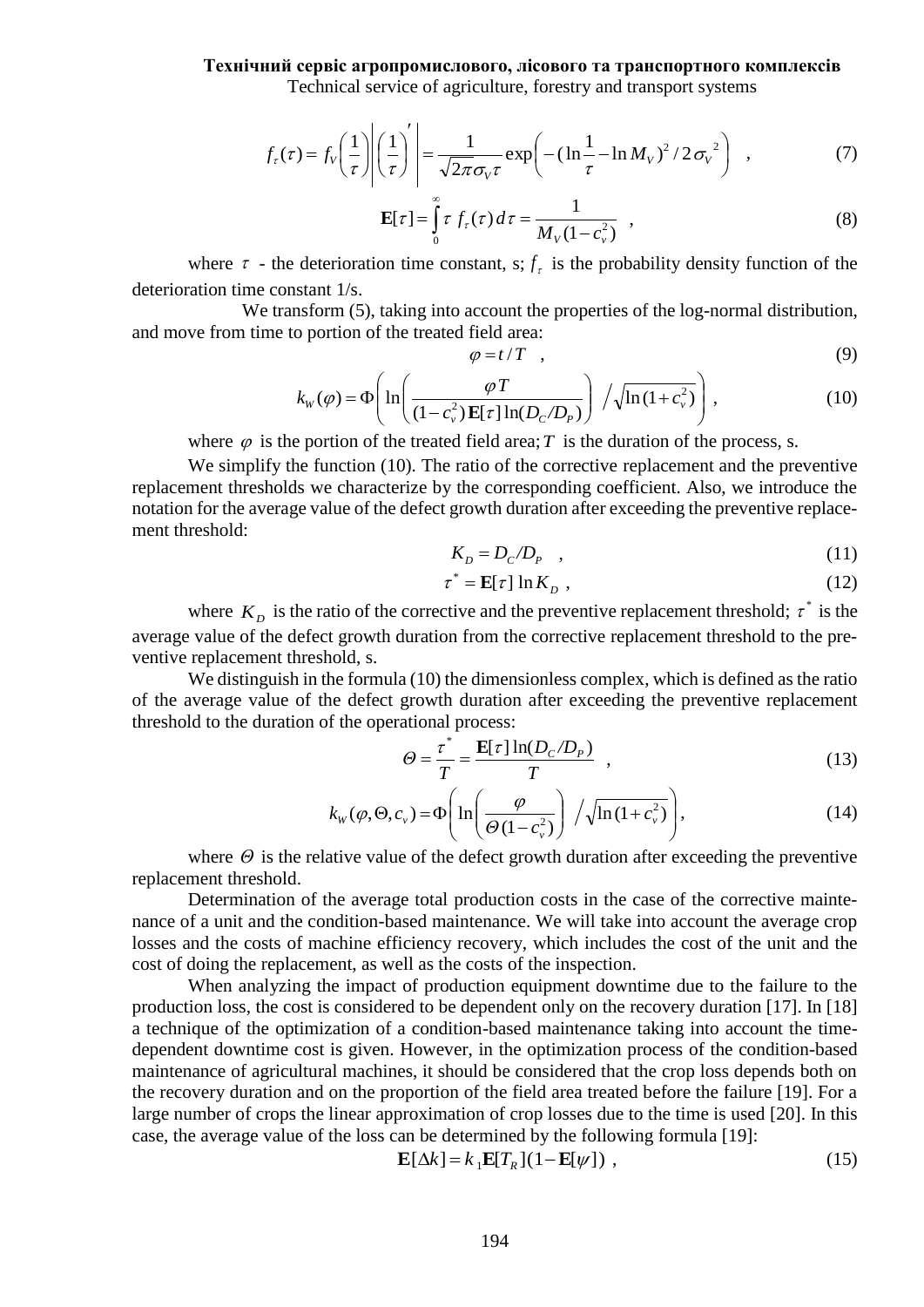where  $\Delta k$  is the crop reduction due to the failure of the unit;  $k_1$  is the proportionality factor, 1/s;  $T_R$  is the duration of the repair, s;  $\psi$  is the field area part treated before the failure.

We determine the average costs of the corrective maintenance. We take into account the crop losses due to the unit failure and the cost of the unit replacement after the failure:

$$
Z_c = Z_{cc} + Z_{cv} \quad , \tag{16}
$$

$$
Z_{cc} = P_{\rm c} C_{\rm c} \mathbf{E} [\Delta k_c] \quad , \tag{17}
$$

$$
Z_{\rm CU} = P_{\rm C} C_{\rm U} k_{\rm CU} , \qquad (18)
$$

where  $Z_c$  is the average costs upon the corrective maintenance;  $Z_{cc}$  is the average crop losses upon the corrective maintenance;  $Z_{\text{CU}}$  is the costs of the unit replacement upon corrective maintenance;  $P_c$  is the unit failure probability upon the corrective maintenance;  $C_c$  is the crop cost in the absence of losses;  $\Delta k_c$  is the crop loss portion due to the unit failure upon the corrective maintenance;  $C_U$  is the cost of the unit;  $k_{CU}$  is the coefficient which takes into account the cost of the work on the unit replacement upon the corrective maintenance.

Upon the corrective maintenance the failure moment is uniformly distributed on the interval of operational process doing. Consequently,

$$
P_{\rm c} \approx 1 - \exp(-w_0 T) \approx w_0 T \quad , \tag{19}
$$

$$
\mathbf{E}[\psi] = 1/2 \quad , \tag{20}
$$

$$
\mathbf{E}[\Delta k_{\rm C}] = k_{\rm I} \mathbf{E}[T_R]/2 \quad . \tag{21}
$$

We now define the average production costs upon the condition-based unit maintenance. We take into account crop losses due to a unit failure, the inspection costs and two types of the unit replacement costs (replacement after a failure and the preventive replacement):

$$
Z_p(\Theta) = Z_{pc}(\Theta) + Z_{pv}(\Theta) + Z_1 , \qquad (22)
$$

$$
Z_{PC}(\Theta) = C_C P_{PF}(\Theta) \mathbf{E}[A k(\Theta)] \tag{23}
$$

$$
Z_{PU}(\Theta) = P_{PR}(\Theta) C_U k_{PU} + P_{PF}(\Theta) (1 - P_{PR}(\Theta)) C_U k_{PU},
$$
\n(24)

where  $Z_p$  - the average costs upon the condition-based operating;  $Z_{pc}$  is the average crop losses upon the condition-based maintenance;  $Z_{pU}$  is the average costs of the unit replacement upon the condition-based maintenance;  $Z_I$  is inspection costs;  $P_{PR}$  is the preventive replacement unit probability;  $P_{PF}$  is the failure probability upon the condition-based maintenance;  $k_{PU}$  is the coefficient taking into account the cost of works upon the preventive replacement of the unit.

Since the replacement probability is significantly less than one, the (24) can be simplified:

$$
Z_{PU}(\Theta) = P_{PR}(\Theta) C_U k_{PU} + P_{PF}(\Theta) C_U k_{PU}.
$$
 (25)

We define the failure probability under the condition-based maintenance:

$$
P_{PF}(\Theta) \approx 1 - \exp\left(-\frac{1}{0}w_0 T k_w(\Theta, \varphi) d\varphi\right) \approx w_0 T_0^{\frac{1}{2}} k_w(\Theta, \varphi) d\varphi
$$
 (26)

Crop losses under the condition-based maintenance we determine using (15). To do this, we find the probability density of the field part treated before the unit failure, and its expectation:

$$
f_{\psi}(\varphi,\Theta) = k_{\psi}(\varphi,\Theta) / \int_{0}^{1} k_{\psi}(\varphi,\Theta) d\varphi , \qquad (27)
$$

$$
\mathbf{E}[\psi(\Theta)] = \int_{0}^{1} \varphi f_{\psi}(\varphi, \Theta) d\varphi = \int_{0}^{1} \varphi k_{\psi}(\varphi, \Theta) d\varphi / \int_{0}^{1} k_{\psi}(\varphi, \Theta) d\varphi , \qquad (28)
$$

where  $f_{\psi}$  is the probability density function of the field part treated before the unit failure.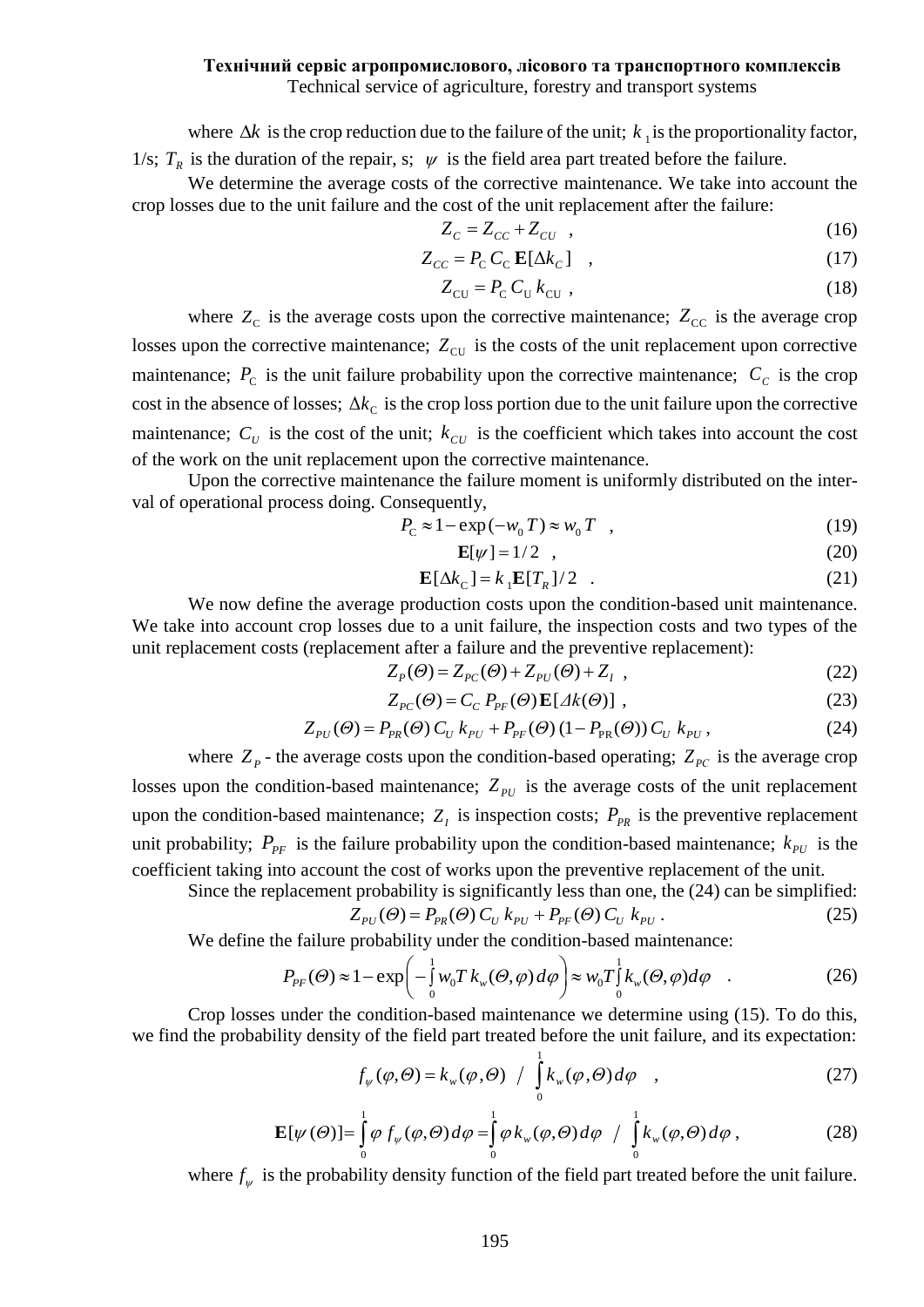We determine the probability of preventive unit replacement. We believe that the inspecting moment is uniformly distributed over the unit operating life. The unit will be replaced if the defect size exceeds the preventive replacement threshold. The replacement probability is defined as the ratio of the average operating life part of the unit on which the defect exceeds the preventive replacement threshold to the unit operating life:

$$
P_{PR} = \overline{T}_{PR} / \overline{T}, \qquad (29)
$$

$$
\overline{T} = 1/w_0 , \qquad (30)
$$

where  $P_{PR}$  is the probability of preventive unit replacement;  $T_{PR}$  is the average duration of the time interval between exceeding of the preventive replacement threshold and the failure, s; *T* is the unit operating life, s.

We determine the average duration of the time interval between exceeding of the preventive replacement threshold and the failure, averaging over the possible values of the deterioration rate:

$$
T_{PR}(V) = \frac{\ln D_C / D_P}{V} \tag{31}
$$

$$
\overline{T}_{PR} = \int_{0}^{\infty} T_{PR}(V) f_V(V) dV = \mathbf{E}[\tau] \ln \frac{D_C}{D_P} \tag{32}
$$

$$
P_{PR}(\Theta) = \frac{\overline{T}_{PR}(\Theta)}{\overline{T}} = w_0 \mathbf{E}[\tau] \ln \frac{D_C}{D_P} \tag{33}
$$

**Optimization of the unit's preventive replacement threshold.** We describe the effectiveness of the condition-based maintenance compared with the corrective maintenance as the ratio of the corresponding average costs. Assuming the inspection costs are relatively small, it is possible to estimate the effect limiting value of the condition-based maintenance. In this case, the actual inspectional costs it is advisable to take into account when formulating the limits of the optimization problem:

$$
\begin{cases}\nK(\Theta) = \frac{Z_P(\Theta)}{Z_C} \approx \frac{Z_{PC}(\Theta) + Z_{PU}(\Theta)}{Z_C} \to \min \Rightarrow \Theta_{0pt} \\
K(\Theta_{0pt}) < 1 - \frac{Z_I}{Z_C}\n\end{cases},\tag{34}
$$

where  $K$  is the ratio of costs upon the condition-based maintenance and the corrective maintenance excluding the inspection costs;  $\Theta_{\rho p t}$  is the optimal relative duration of the defect growth after exceeding of the preventive replacement threshold.

If the limit in (34) is failed, then it is advisable to carry out a corrective maintenance of the unit. Having determined the optimal relative duration of the defect, we can calculate the optimal preventive replacement threshold from the formula (13).

We move to the relative value of the unit cost - it will be characterized by the ratio of the unit value (including the operational cost upon the preventive replacement) to the average crop losses due to the unit failure upon the corrective maintenance. The ratio of the operational cost of the unit replacement after the failure and the preventive replacement will be characterized by the corresponding factor. :

$$
c_{PU} = \frac{C_U k_{PU}}{C_{\rm C} E[\Delta k_{\rm C}]} \tag{35}
$$

$$
k_{CP} = k_{CU} / k_{PU} \quad , \tag{36}
$$

where  $c_{PU}$  is the relative unit cost;  $k_{CP}$  is the costs ratio upon replacing the unit after the failure and the replacement under the results of the inspection.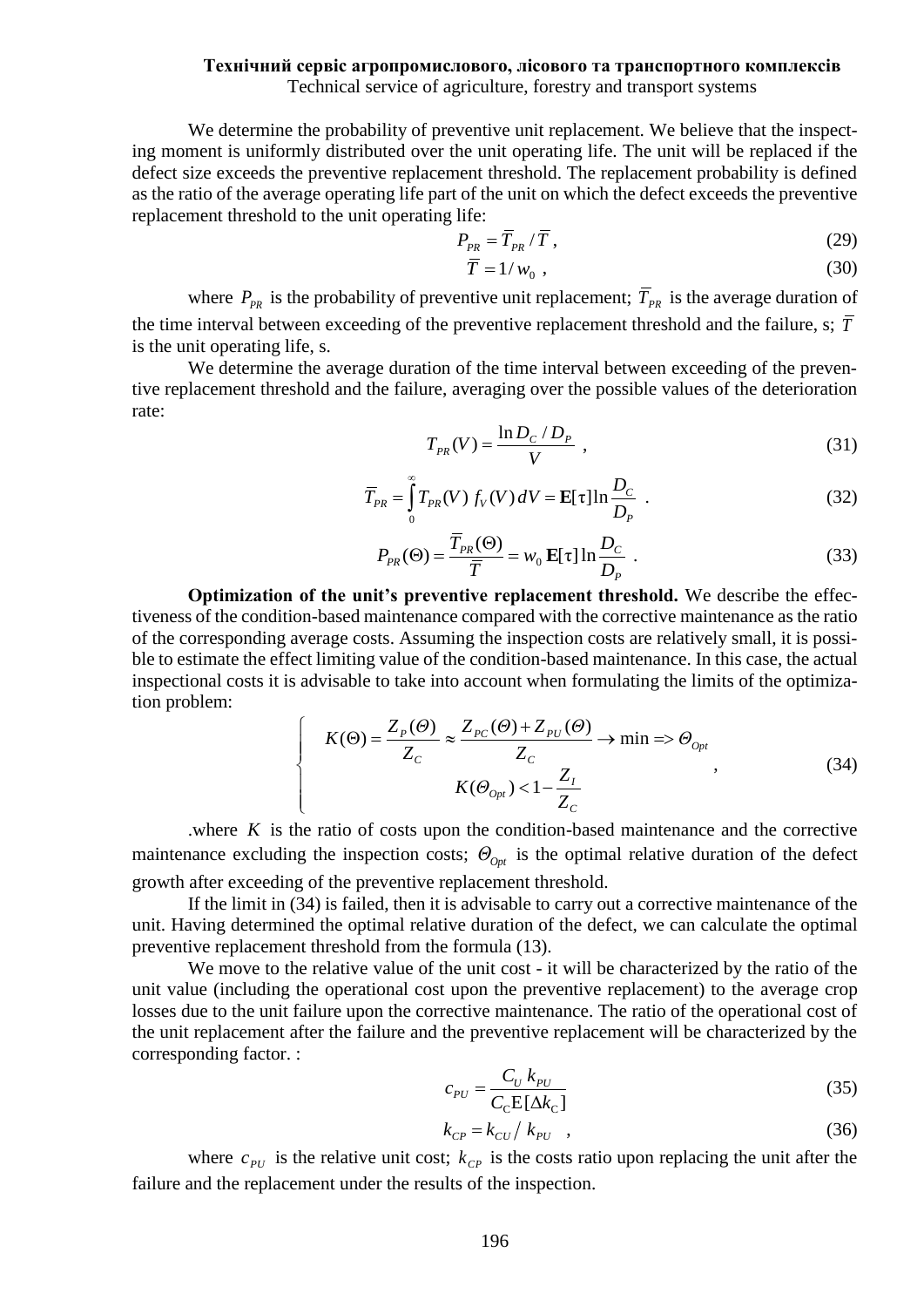The search for the optimal decision variable value can only be done numerically. It is possible to determine the lowest-possible (when inspection costs are very low) costs ratio upon the condition-based maintenance and the corrective maintenance by substituting the optimal decision variable value in (38):

$$
\Theta_{opt} = f(c_{PU}, k_{CP}) \Big|_{c_v = \text{const}} \tag{37}
$$

$$
K_{\min}(c_{\text{PU}}, k_{\text{CP}}) \Big|_{c_v = \text{const}} = K\Big(\Theta_{\text{Opt}}(c_{\text{PU}}, k_{\text{CP}}, c_v), c_{\text{PU}}, k_{\text{CP}}, c_v\Big),\tag{38}
$$

where  $K_{\min}$ - the lowest-possible costs ratio upon the condition-based maintenance and the corrective maintenance.

The graphs of the dependences (37, 38) for typical values of the arguments and  $c_y = 0.5$ are shown in Fig. 2 and Fig. 3.



**Fig. 2 The optimal decision variable upon**  $c_v = 0.5$ 



**Fig. 3. The lowest-possible costs ratio upon the condition-based**  maintenance and the corrective maintenance at  $c_v = 0.5$ 

Let us analyze the possibility of the developed technique applying under the subsequent process steps. We suppose using of the preventive replacement threshold value which is optimal for the former. The unit replacement probability and the unit failure probability affect on the total costs. Failure probability does not depend on the number of operations performed since the failure is caused by the defects that do not exceed the preventive replacement threshold upon the inspection. The unit replacement probability will be reduced as the repetition of process operations, as the previous inspections and preventive replacements prevent further growth of some defects. Thus, the total cost value would be less than the calculated value. Consequently, the preventive replacement threshold value, calculated by the developed technique, can be used under the process operation repeating.

# **Conclusions.**

1. In this article, we investigate the one-time transition process from the corrective maintenance to the condition-based maintenance of an agricultural machine unit, which fails due to a defect with long latent stage (e.g., a surface fatigue). The technique of the preventive unit replacement threshold optimizing before performing the process operation is developed.

2. Thus, total production costs because of failures can be reduced by several tens of percent. Naturally, such costs ratio can be achieved only if used inspecting equipment can detect the defects whose size is equal to the optimal preventive replacement threshold.

3. The total production costs can be further reduced, considering the impact of the previous inspection and preventive replacement on the defect size probability density function under the next inspection and therefore, their effect on the replacement probability. This may be the subject of the further study.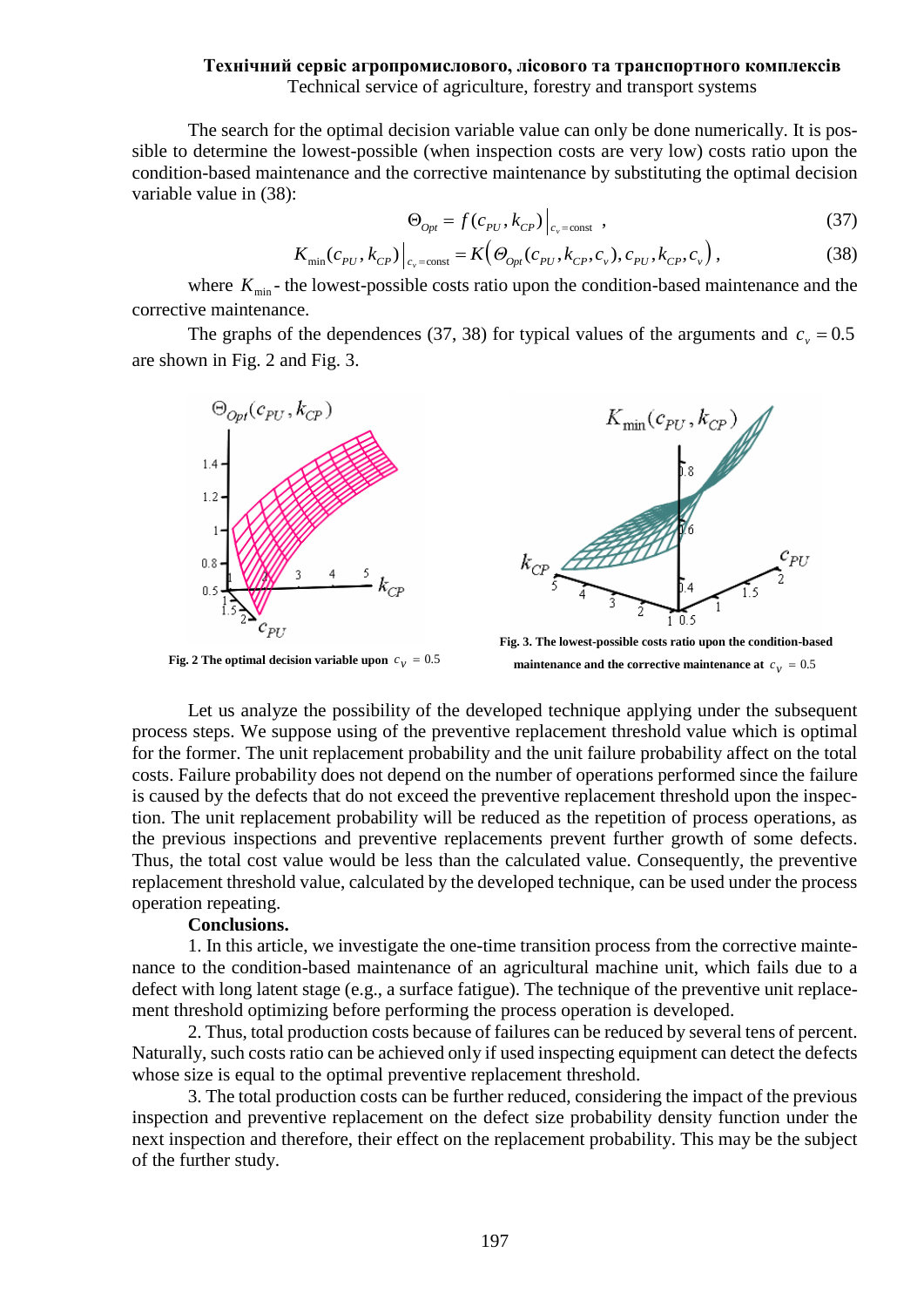# **Литература**

1. Omran Musa Abbas. Development of Predictive Markov-chain Condition – Based Tractor Failure Analysis Algorithm / Abbas Musa Omran, Hassan Ibrahim Mohammed, El Nougomi Abdelgadir Omer // Research Journal of Agriculture and Biological Sciences, 2011. – N 7(1). – P. 52-67.

2. Khodabakhshian R. A review of maintenance management of tractors and agricultural machinery: preventive maintenance systems / R. Khodabakhshian // Agricultural Engineering International: CIGR Journal. 2013. – N 15(4). – P. 147–159.

3. Meng H.C., Wear models and predictive equations: their form and content / H.C. Meng, K.C. Ludema // Wear. 1995. 181-183. – P. 443-457.

4 Михлин В.М. Методические указания по прогнозированию технического состояния машин / В.М. Михлин, А.А. Сельцер. – М.: Колос, 1972.

5 Park K.S. Optimal continuous-wear limit replacement under periodic inspections / K.S. Park // IEEE Transactions on Reliability. 1988. – V. 37. – N 1. – P. 97–102.

6. Halme J. Rolling contact fatigue and wear fundamentals for rolling bearing diagnostics – state of the art /J. Halme, P. Andersson // Proceedings of the Institution of Mechanical Engineers, Part J: Journal of Engineering Tribology. 2010. – N 224(4). – P. 377-393. DOI: 10.1243/13506501JET656.

7 Annamalai P. Review of Recent Trends in Machine Diagnosis and Prognosis Algorithms / A. A Ahad, P. Annamalai // International Journal of Computer Information Systems and Industrial Management Applications.  $2010. - N 2. - P. 320-328.$ 

8. Frangopol D.M. Probabilistic Models for Life-Cycle Performance of Deteriorating Structures: Review and Future Directions / D.M. Frangopol, M.-J. Kallen, J. M. van Noortwijk // Progress in Structural Engineering and Materials. 2004. – N 6. – P. 197–212.

9. Grall A. A condition-based maintenance policy for stochastically deteriorating systems / A. Grall, C. Berenguer, L. Dieulle // Reliability Engineering and System Safety. 2002. – N 76. – P. 167-180.

10. Letot C. Dynamic reliability degradation based models and maintenance optimization. / C. Letot, P. Dehombreux //.Presented at 9th National Congress on Theoretical and Applied Mechanics. – Brussels, 2012, 9-10-11 May. – P. 1–9.

11. Zhao X. Maintenance policy for deteriorating system with explanatory variables / X. Zhao M. Fouladirad, C. Bérenguer, L.Bordes  $// R&RATA. 2009. -V. 2. N 2 (13). - Part 2/-P.$ 85–97.

12. Zhao X. Condition-based inspection/replacement policies for non-monotone deteriorating systems with environmental covariates / X. Zhao, M. Fouladirad, C. Bérenguer, L. Bordes // Reliability Engineering and System Safety. 2010. – N 95. – P. 921–934.

13. Hort F. Application of acoustic emission for measuring of contact fatigue of axial bearing / F. Hort, P. Mazal // Engineering MECHANICS. 2011. – V. 18. – N 2. – P. 117–125.

14. Huynh K.T. Modeling age-based maintenance strategies with minimal repairs for systems subject to competing failure modes due to degradation and shocks / K.T. Huynh, I.. Castro, A. Barros, C. Berenguer // European Journal of Operational Research, Elsevier. 2011. – N 218 (1).  $- P. 140 - 151.$ 

15. Arakere N.K. Rolling Contact Fatigue Life and Spall Propagation of AISI M50, M50NiL and AISI 52100. Part II: Stress Modeling / N.K. Arakere, N. Branch, G. Levesque, V. Svendsen, N.H. Forster // Tribology Transactions. 2009. – V. 53. – P. 42–51.

16. Шевченко С.А. Підвищення надійності машин методом превентивної заміни елементів при наявності інкубаційного періоду розвитку дефектів / С.А. Шевченко // Вісник Харківського національного технічного університету сільського господарства: Технічний сервіс машин для рослинництва. 2014. – Вип. 145. – С. 198-202.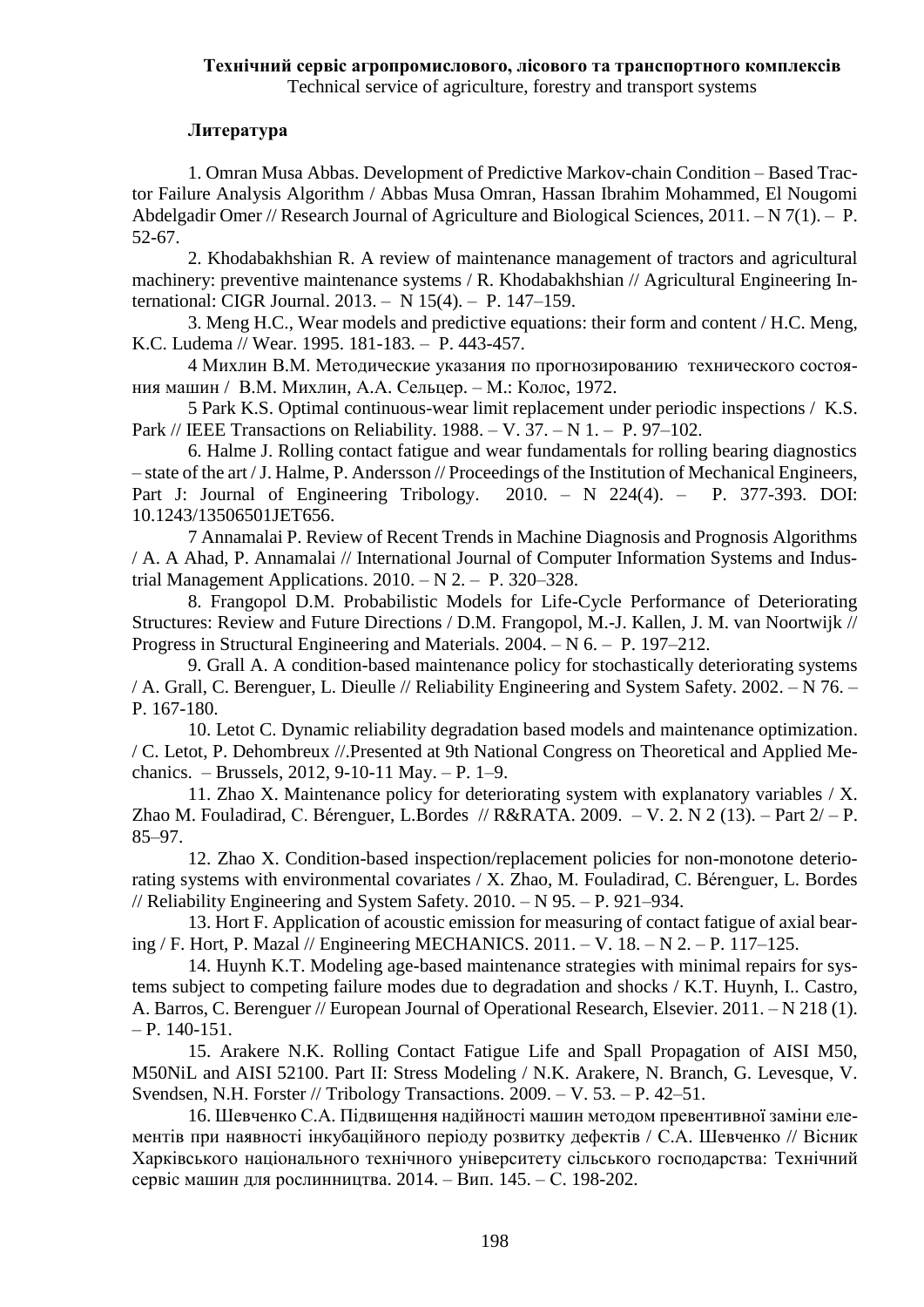17. Pascual R. On the effect of downtime costs and budget constraint on preventive and replacement policies / R. Pascual, V. Meruane, P.A. Rey // Reliability Engineering and System Safety. 2008. – N 93. – P. 144–151.

18. Qian X. Condition based maintenance optimization for the hydro generating unit with dynamic economic dependence / X. Qian, Y. Wu // International Journal of Control and Automation.  $2014. - 7(3)$ .  $- P. 317-326$ .

19. Шевченко С.А. Дослідження впливу відмови техніки на коефіцієнт реалізації біологічного потенціалу рослин / С.А. Шевченко // Вісник Харківського національного технічного університету сільського господарства: Проблеми технічної експлуатації машин. Системотехніка і технології лісового комплексу. 2010. – Вип. 94. – С. 22-25.

20. Gunnarsson C. Timeliness Costs for the Silage Harvest in Conventional and Organic Milk Production / C. Gunnarsson, R. Sporndly, P.-A. Hansson // Biosystems Engineering. 2005. – 92 (3). – P. 285–293. doi:10.1016/j.biosystemseng.2005.07.006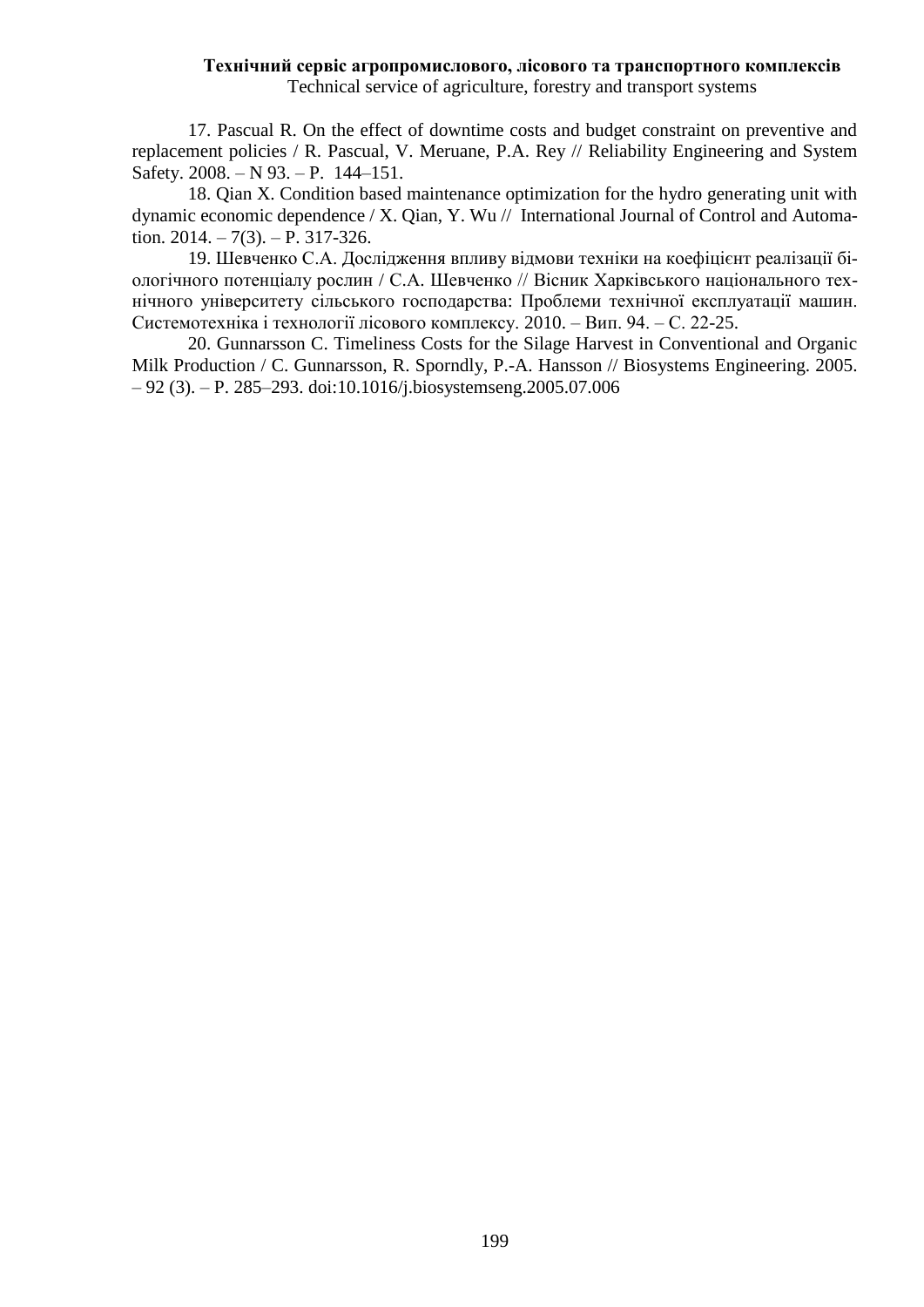# Shevchenko S.A. **Condition-based replacement policies of an unit taking into account the latent stage of defect development**

In this article we have focused on optimizing the service policy for stochastically deteriorating system with long latent (incubational) stage of defect development (e.g., a surface fatigue). We consider the preventive replacement threshold as a decision variable for an agricultural machine unit, which inspection is carried out before the process operation. Optimization of a preventive replacement threshold is performed on the criterion of minimum total production costs, which consist of losses of the part of the harvest due to a failure and maintenance costs.

**Keywords:** condition-based maintenance, failure, latent stage, diagnosis, replacement threshold, pitting, agriculture.

## **References**

1. Omran Musa Abbas, Hassan Ibrahim Mohammed, El Nougomi Abdelgadir Omer. Development of Predictive Markov-chain Condition – Based Tractor Failure Analysis Algorithm. Research Journal of Agriculture and Biological Sciences, 2011, 7(1), 52-67.

2. Khodabakhshian R. A review of maintenance management of tractors and agricultural machinery: preventive maintenance systems. Agricultural Engineering International: CIGR Journal, 2013, 15(4), 147–159.

3. Meng H.C., Ludema K.C. Wear models and predictive equations: their form and content. Wear, 1995, 181-183. 443-457.

4 Mikhlin V.M., Seltser A.A. Methodological guidelines for prediction of technical condition of machines. Moscow, 1972. (in Russian).

5 Park K.S. Optimal continuous-wear limit replacement under periodic inspections. IEEE Transactions on Reliability. 1988, 37(1). 97–102.

6. Halme J., Andersson P.. Rolling contact fatigue and wear fundamentals for rolling bearing diagnostics – state of the art, Proceedings of the Institution of Mechanical Engineers, Part J: Journal of Engineering Tribology. 2010, 224(4), 377-393. DOI: 10.1243/13506501JET656.

7 Annamalai P., Ahad A. A Review of Recent Trends in Machine Diagnosis and Prognosis Algorithms. International Journal of Computer Information Systems and Industrial Management Applications. 2010, 2, 320-328.

8. Frangopol D.M., Kallen M.-J., van Noortwijk J. M. Probabilistic Models for Life-Cycle Performance of Deteriorating Structures: Review and Future Directions. Progress in Structural Engineering and Materials. 2004, 6, 197–212.

9. Grall A., Berenguer C., Dieulle L. A condition-based maintenance policy for stochastically deteriorating systems. Reliability Engineering and System Safety. 2002, 76, – P. 167-180.

10. Letot C., Dehombreux P. Dynamic reliability degradation based models and maintenance optimization. Presented at 9th National Congress on Theoretical and Applied Mechanics. Brussels. 2012. 9-10-11 May. 1–9.

11. Zhao X., Fouladirad M., Bérenguer C., Bordes L. Maintenance policy for deteriorating system with explanatory variables. R&RATA. 2009, vol. 2, n. 2 (13), Part 2, 85–97.

12. Zhao X., Fouladirad M., Bérenguer C., Bordes L. Condition-based inspection/replacement policies for non-monotone deteriorating systems with environmental covariates. Reliability Engineering and System Safety. 2010, 95, 921–934.

13. Hort F., Mazal P. Application of acoustic emission for measuring of contact fatigue of axial bearing. Engineering MECHANICS. 2011, 18(2), 117–125.

14. Huynh K.T., Castro I., Barros A., Berenguer C. Modeling age-based maintenance strategies with minimal repairs for systems subject to competing failure modes due to degradation and shocks. European Journal of Operational Research, Elsevier. 2011, 218 (1), 140-151.